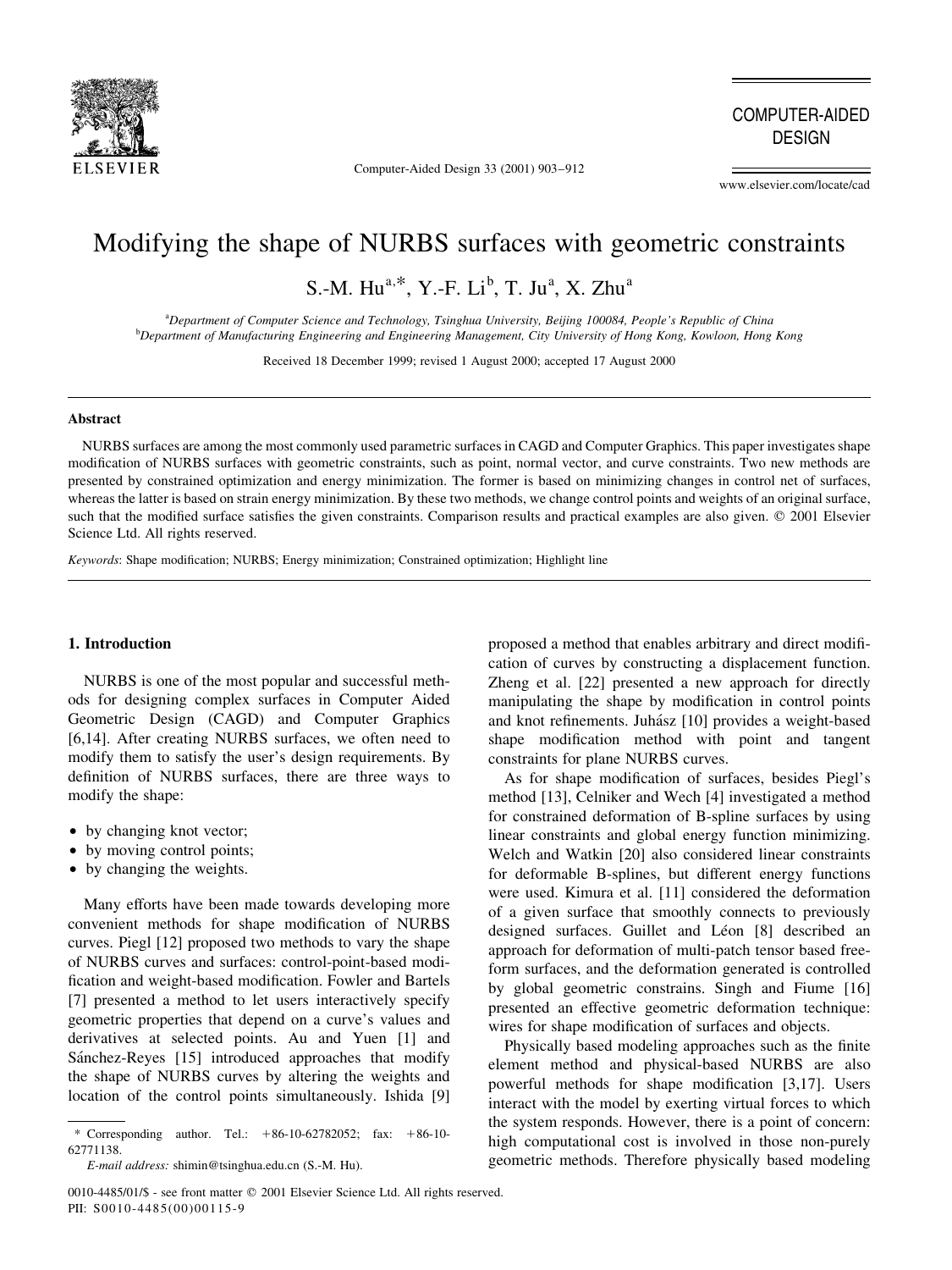approaches have not found wide applications in current CAD systems.

For a given NURBS surface and a given target point, a problem is how to modify the control points or corresponding weights such that the modified surface can pass through the target point. Piegl gave an efficient way to achieve this by moving one control point or changing one weight, and presented explicit formulae to compute the new control point or weight. Due to its efficiency, Piegl's method has been widely used in commercial CAD systems. The objective of this paper is to improve Piegl's purely geometric methods for modifying shape of NURBS more naturally.

The paper is organized as follows: the problem statement is given in Section 2. Section 3 presents the constrained optimization method by minimizing changes of control net or weights of NURBS surfaces in Least Square sense. Section 4 presents the constrained optimization method by minimizing changes of strain energy of surfaces. Comparison results and practical examples are given in Section 5. Remarks on shape modification of NURBS curves are noted in Section 6.

#### 2. Problems statement

A NURBS surface with control points  $P_{ij}$  ( $0 \le i \le n, 0 \le$  $j \leq m$ ) can be defined as

$$
P(u, v) = \frac{\sum_{i=0}^{n} \sum_{j=0}^{m} \omega_{ij} P_{ij} N_{ik}(u) N_{jl}(v)}{\sum_{i=0}^{n} \sum_{j=0}^{m} \omega_{ij} N_{ik}(u) N_{jl}(v)},
$$
\n(1)

$$
u_{k-1} \le u \le u_{n+1}, v_{l-1} \le v \le v_{m+1},
$$

where  $\omega_{ii}$  are corresponding weights of  $P_{ii}$ ,  $N_{i,k}(u)$  and  $N_{i,l}(u)$  are the normalized B-spline base functions of order k and l, respectively, defined over knot vector  $U =$  $\{u_0, u_1, \ldots, u_n, \ldots, u_{n+k}\}\$ and  $V = \{v_0, v_1, \ldots, v_m, \ldots, v_{m+k}\}.$ Eq.  $(1)$  can be rewritten as

$$
P(u, v) = \sum_{i=0}^{n} \sum_{j=0}^{m} P_{ij} R_{ij}(u, v),
$$
  

$$
u_{k-1} \le u \le u_{n+1}, \quad v_{l-1} \le v \le v_{m+1}
$$
 (2)

where

$$
R_{ij}(u,v) = \omega_{ij} N_{ik}(u) N_{jl}(v) / \left( \sum_{i=0}^{n} \sum_{j=0}^{m} \omega_{ij} N_{ik}(u) N_{jl}(v) \right).
$$

Piegl's classical problem is given as follows: for a start point  $S$  on a NURBS surface, how to modify the surface such that the point S passes through a target point  $T$ . In geometric modeling systems, we usually pick up a point in a surface, and then drag the surface to a target point by mouse.

This paper considers shape modification of NURBS not only with single point constraint as mentioned above, but also with normal vector, multi-point, and curve constraints.

# 3. Shape modification by minimizing variation of control net

In this section, we consider shape modification of NURBS surface with different constraints by using discrete Euclidean norm. We compute the modified surface by minimizing the changes of control net in Least-square sense. The biggest benefit of this technique is that we can obtain explicit formula for computing new control points in many cases. This method can be extended to weighted-based approach, i.e. adjust weights to satisfy the geometric constraint.

# 3.1. Least square solutions for point and normal vector constraints

Piegl gave an efficient way by moving one control point or changing one weight for the single point constraint problem, and presented explicit formulae to compute the new control point and weight. However, since only one control point or weight is modified, shape modification of the surface seems to be unnatural (as can be seen later in the examples by highlight line visualization). The main idea of the paper is to alter more than one control point, so that the modification of the shape is distributed over multiple control points. This section considers a more general problem: for  $k \times l$  order NURBS surface  $P(u, v)$ ,  $S_l$  ( $l = 0, 1, ... r$ ) are start points with parameters  $(u_l, v_l)$ ,  $T_l$   $(l = 0, 1, ... r)$  are target points,  $N_l$ ,  $l = 0, 1, ...r$  are desired normal vectors, how can the control points be adjusted, such that the modified surface  $\hat{P}(u, v)$  passes through those target points, and take  $N_l$  as normal vectors at points  $T_l$ .

Suppose control points  $P_{ij}$  ( $i_1 \le i \le i_2, j_1 \le j \le j_2$ ) are to be changed. We choose perturbation  $\epsilon_{ij} = [\epsilon_{ij}^x, \epsilon_{ij}^y, \epsilon_{ij}^z]$  $i \le i_2, j_1 \le j \le j_2$ ) for those control points, such that the modified surface

$$
\hat{P}(u, v) = P(u, v) + \sum_{i=i_1}^{i_2} \sum_{j=j_1}^{j_2} \epsilon_{ij} R_{ij}(u, v),
$$
\n
$$
u_{k-1} \le u \le u_{n+1}, \quad v_{l-1} \le v \le v_{m+1}
$$
\n(3)

not only passes through the target points  $T_l$ , but also take  $N_l$ as normal vectors at points  $T_l$ , i.e.  $\hat{P}(u, v)$  satisfies the following equations:

$$
T_l = \hat{P}(u_l, v_l) = S_l + \sum_{i=i_1}^{i_2} \sum_{j=j_1}^{j_2} \epsilon_{ij} R_{ij}(u_l, v_l), \qquad l = 0, 1, ..., r \tag{4}
$$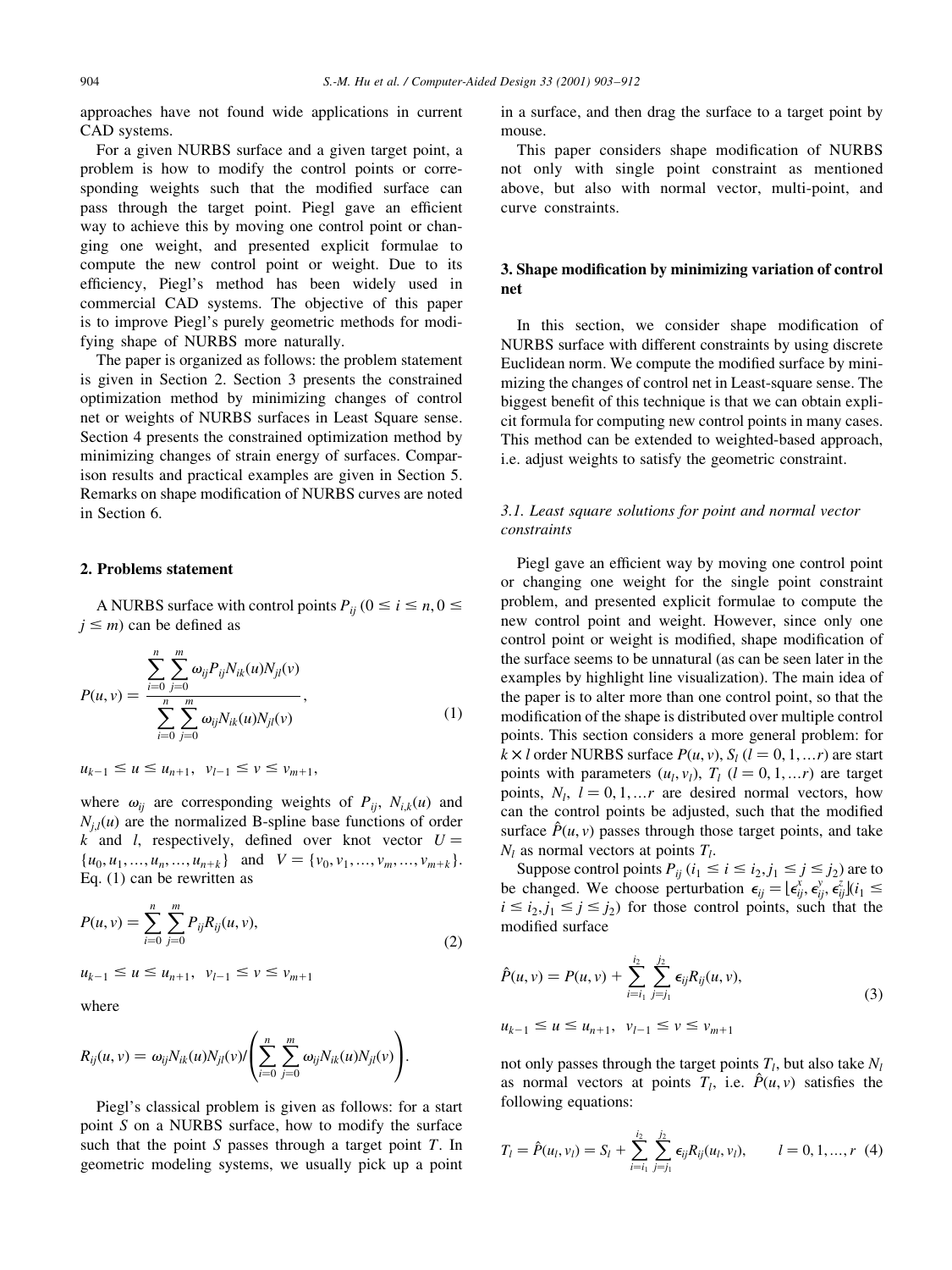$$
\begin{cases}\n\frac{\partial}{\partial u}\hat{P}(u_l, v_l) \cdot N_l = \left(\frac{\partial}{\partial u}P(u_l, v_l) + \sum_{i=i_1}^{i_2} \sum_{j=j_1}^{j_2} \epsilon_{ij}R_{ij}^u(u_l, v_l)\right) \cdot N_l = 0 \\
\frac{\partial}{\partial v}\hat{P}(u_l, v_l) \cdot N_l = \left(\frac{\partial}{\partial v}P(u_l, v_l) + \sum_{i=i_1}^{i_2} \sum_{j=j_1}^{j_2} \epsilon_{ij}R_{ij}^v(u_l, v_l)\right) \cdot N_l = 0\n\end{cases} \quad l = 1, 2, ..., r
$$
\n(5)

We determine  $\epsilon_{ii}$  by the constrained optimization method. The optimization objective function is

$$
\sum_{i=i_1}^{i_2} \sum_{j=j_1}^{j_2} ||\epsilon_{ij}||^2 = \text{Min}
$$
 (6)

and the Lagrange function is defined as

$$
L = \sum_{i=i_1}^{i_2} \sum_{j=j_1}^{j_2} ||\epsilon_{ij}||^2 + \sum_{l=0}^r \lambda_l \left( T_l - S_l - \sum_{i=i_1}^{i_2} \sum_{j=j_1}^{j_2} \epsilon_{ij} R_{ij}(u_l, v_l) \right)
$$
  
+ 
$$
\sum_{l=0}^r \delta_l \left( \left( \frac{\partial}{\partial u} P(u_l, v_l) + \sum_{i=i_1}^{i_2} \sum_{j=j_1}^{j_2} \epsilon_{ij} R_{ij}^u(u_l, v_l) \right) \cdot N_l \right)
$$
  
+ 
$$
\sum_{l=0}^r \gamma_l \left( \left( \frac{\partial}{\partial v} P(u_l, v_l) + \sum_{i=i_1}^{i_2} \sum_{j=j_1}^{j_2} \epsilon_{ij} R_{ij}^v(u_l, v_l) \right) \cdot N_l \right)
$$
(7)

where  $\lambda_l = [\lambda_l^x, \lambda_l^y, \lambda_l^z]^T$ ,  $\delta_l$ ,  $\gamma_l (l = 0, 1, ..., r)$  are Langrange multipliers and  $\|\cdot\|$  is Euclidean norm.

Let  $\frac{\partial}{\partial \lambda_i^{\alpha}}(L), \frac{\partial}{\partial \lambda_i^{\beta}}(L), \frac{\partial}{\partial \lambda_i^{\beta}}(L), \frac{\partial}{\partial \delta_i}(L), \frac{\partial}{\partial \gamma_i}(L)$  be zero for  $l =$  $0, 1, ..., r$ , and  $\frac{\partial}{\partial \epsilon_{ii}^x}(L), \frac{\partial}{\partial \epsilon_{ii}^x}(L), \frac{\partial}{\partial \epsilon_{ii}^x}(L)$  be zero for  $i_1 \le i \le$  $i_2, j_1 \leq j \leq j_2$ , and write the derived formulae in vector form, we have the following system:

$$
\begin{cases}\nT_l = S_l + \sum_{i=i_1}^{i_2} \sum_{j=j_1}^{j_2} \epsilon_{ij} R_{ij}(u_l, v_l), & l = 0, 1, ..., r, \\
\left(\frac{\partial}{\partial u} P(u_l, v_l) + \sum_{i=i_1}^{i_2} \sum_{j=j_1}^{j_2} \epsilon_{ij} R_{ij}^u(u_l, v_l)\right) \cdot N_l = 0, & l = 0, 1, ..., r, \\
\left(\frac{\partial}{\partial v} P(u_l, v_l) + \sum_{i=i_1}^{i_2} \sum_{j=j_1}^{j_2} \epsilon_{ij} R_{ij}^v(u_l, v_l)\right) \cdot N_l = 0, & l = 0, 1, ..., r, \\
2\epsilon_{ij} - \sum_{l=0}^{r} \left(\lambda_l R_{ij}(u_l, v_l) - \delta_l R_{ij}^u(u_l, v_l) \cdot N_l - \gamma_l R_{ij}^v(u_l, v_l) \cdot N_l\right) = 0, & i_1 \le i \le i_2, j_1 \le j \le j_2\n\end{cases}
$$
\n(8)

By solving the above equation system, the constrained optimization solution can be obtained.

If the geometric constraint is only a single point, i.e.

Piegl's classical problem, the Eq. (8) should be

$$
\begin{cases}\n T = S + \sum_{i=i_1}^{i_2} \sum_{j=j_1}^{j_2} \epsilon_{ij} R_{ij}(u_s, v_s) \\
 \epsilon_{ij} = \frac{\lambda}{2} R_{ij}(u_s, v_s), \qquad i = 0, 1, ..., n; j = 0, 1, ..., m\n \end{cases}
$$
\n(9)

which yields the following explicit solution

$$
\epsilon_{ij} = \frac{R_{ij}(u_s, v_s)}{\sum_{i=1}^{i_2} \sum_{j=j_1}^{j_2} R_{ij}^2(u_s, v_s)} (T - S)
$$
(10)

Furthermore, If only one control point is modified, from Eq.  $(10)$ , we have

$$
\epsilon_{ij} = \frac{T - S}{R_{ij}(u_s, v_s)}.\tag{11}
$$

This is the equation  $(30)$  in Piegl's paper [13].

The follows are some examples. Fig. 1 is an example with single point constraint, Fig. 2 applies a normal vector constraint to the target point, and Fig. 3 is an example for multi-point constraints. In the following figures, (a) is the original surface, (b) is the modified surface.

### 3.2. Explicit solution for isoparametric curve constraint

For a  $k \times l$  order NURBS surface  $P(u, v)$ , how can the control points be adjusted such that a selected isoparametric curve matches a given objective curve? We assume that the original isoparametric curve and the objective curve possess the same knot vector and are of the same order. Suppose the isoparametric curve  $L_s(u) = P(u, v_s)$ , and the objective curve is defined as

$$
L_{t}(u) = \frac{\sum_{i=0}^{n} \eta_{i} L_{i} N_{i,k}(u)}{\sum_{i=0}^{n} \eta_{i} N_{i,k}(u)}, \qquad u_{k-1} \le u \le u_{n+1}, \qquad (12)
$$

The control points  $P_{ij}$ ,  $0 \le i \le n$ ,  $0 \le j \le m$  are to be changed. We choose perturbation  $\epsilon_{ii} = [\epsilon_{ii}^x, \epsilon_{ii}^y, \epsilon_{ii}^z]$ ,  $0 \le$  $i \leq n, 0 \leq j \leq m$  for those control points, such that the isoparametric curve with parameter  $v = v_s$  in the



Fig. 1. Shape modification of NURBS surface with point constraint.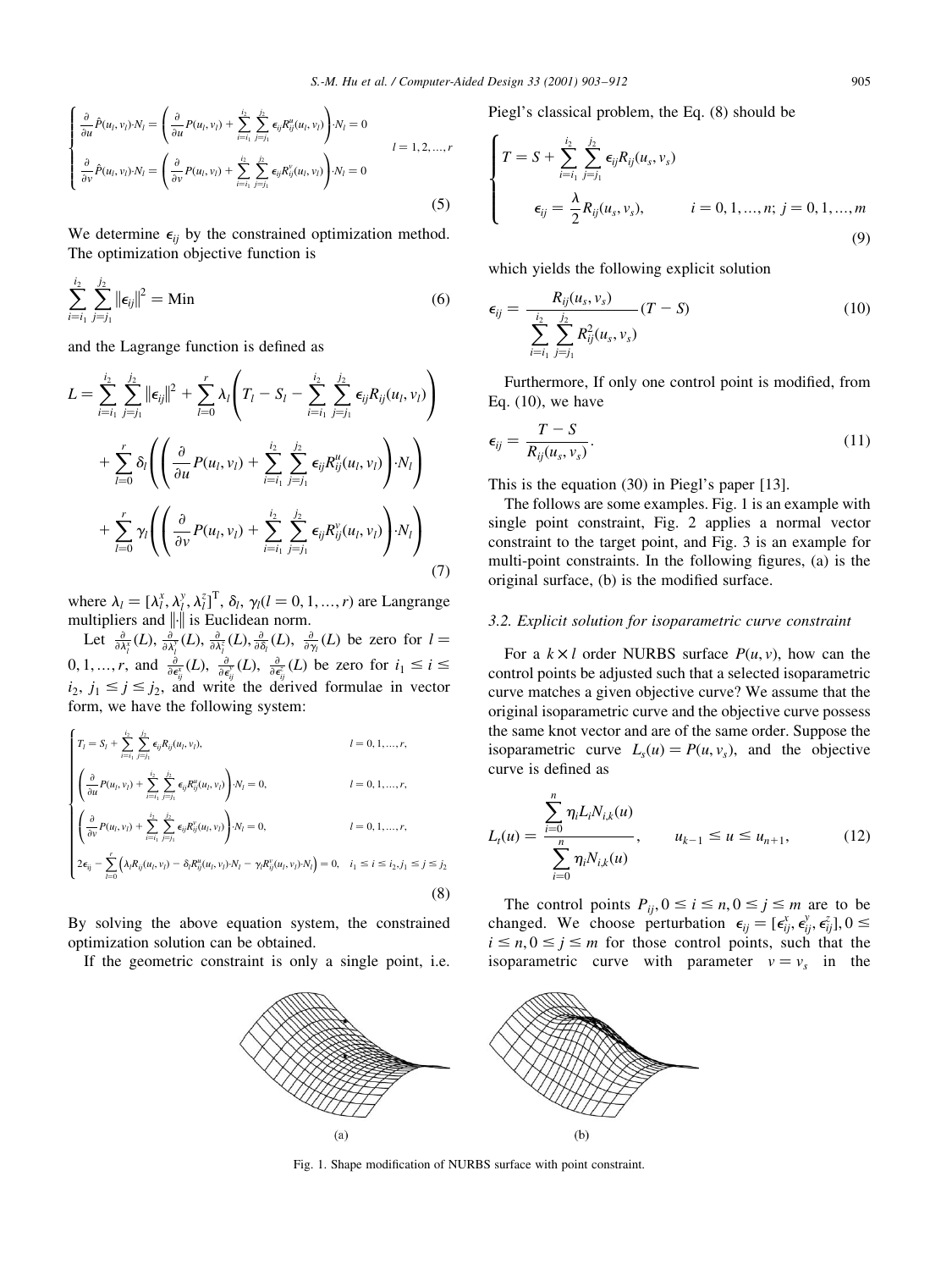

Fig. 2. Shape modification of NURBS surface with single point and normal vector constraints.

modified surface

$$
\hat{P}(u, v) = \frac{\sum_{i=0}^{n} \sum_{j=0}^{m} \omega_{ij} \hat{P}_{ij} N_{ik}(u) N_{jl}(v)}{\sum_{i=0}^{n} \sum_{j=0}^{m} \omega_{ij} N_{ik}(u) N_{jl}(v)}
$$

$$
= \frac{\sum_{i=0}^{n} \sum_{j=0}^{m} \omega_{ij} (P_{ij} + \epsilon_{ij}) N_{ik}(u) N_{jl}(v)}{\sum_{i=0}^{n} \sum_{j=0}^{m} \omega_{ij} N_{ik}(u) N_{jl}(v)},
$$

$$
u_{k-1} \le u \le u_{n+1}
$$

 $v_{l-1} \le v \le v_{m+1}$ 

is the object curve  $L_t(u)$ . Note that

$$
\hat{L}_s(u) = \hat{P}(u, v_s) = \frac{\sum_{i=0}^n \sum_{j=0}^m \omega_{ij} \hat{P}_{ij} N_{ik}(u) N_{jl}(v_s)}{\sum_{i=0}^n \sum_{j=0}^m \omega_{ij} N_{ik}(u) N_{jl}(v_s)}
$$
\n
$$
= \frac{\sum_{i=0}^n \left( \frac{\sum_{j=0}^m \omega_{ij} \hat{P}_{ij} N_{jl}(v_s)}{\sum_{j=0}^m \omega_{ij} N_{jl}(v_s)} \right) \left( \sum_{j=0}^m \omega_{ij} N_{jl}(v_s) \right) N_{ik}(u)}{\sum_{i=0}^n \left( \sum_{j=0}^m \omega_{ij} N_{jl}(v_s) \right) N_{ik}(u)},
$$

a **NURBS** curve with control points is  $\sum_{j=0}^m \omega_{ij} \hat{P}_{ij} N_{jl}(\nu_s) / \sum_{j=0}^m \omega_{ij} N_{jl}(\nu_s),$ and weights  $\sum_{i=0}^{m}$  $\omega_{ii}N_{il}(v_s)$ . Since it is the same curve as  $L_i(u)$ , we have

$$
\begin{cases}\n\sum_{j=0}^{m} \omega_{ij} \hat{P}_{ij} N_{jl}(v_s) = \kappa \eta_i L_i \\
\sum_{j=0}^{m} \omega_{ij} N_{jl}(v_s) = \kappa \eta_i\n\end{cases}
$$

where  $\kappa$  is a constant of proportionality. Then we have the

following constraint equation:

$$
\sum_{j=0}^{m} \omega_{ij} \hat{P}_{ij} N_{jl}(\nu_s) = L_i \sum_{j=0}^{m} \omega_{ij} N_{jl}(\nu_s), \qquad i = 0, 1, \dots n. \tag{13}
$$

We compute  $\epsilon_{ij}$  by minimizing  $\sum_{i=0}^{n} \sum_{j=0}^{m} ||\epsilon_{ij}||^2$ . The Lagrange function can be defined as

$$
L = \sum_{i=0}^{n} \sum_{j=0}^{m} ||\epsilon_{ij}||^{2}
$$
  
+ 
$$
\sum_{i=0}^{n} \lambda_{i} \left( \sum_{j=0}^{m} \omega_{ij} (P_{ij} + \epsilon_{ij}) N_{jl}(v_{s}) - L_{i} \sum_{j=0}^{m} \omega_{ij} N_{jl}(v_{s}) \right)
$$
(14)

So we have the following equations:

$$
\begin{cases} \sum_{j=0}^{m} \omega_{ij} (P_{ij} + \epsilon_{ij}) N_{jl}(v_s) - L_i \sum_{j=0}^{m} \omega_{ij} N_{jl}(v_s) = 0, & 0 \le i \le n, \\ 2\epsilon_{ij} + \lambda_i \omega_{ij} N_{jl}(v_s) = 0, & 0 \le i \le n, 0 \le j \le m, \end{cases}
$$
\n(15)

and the explicit solution for the curve constraint can be obtained as follows:

$$
\epsilon_{ij} = \frac{\omega_{ij} N_{jl}(\nu_s)}{\sum_{j=0}^{m} \omega_{ij}^2 N_{jl}^2(\nu_s)} \sum_{j=0}^{m} \omega_{ij} (P_{ij} - L_i) N_{jl}(\nu_s)
$$
(16)

Fig. 4 is an example of iso-curve constraint, where (a) is the original surface and (b) is the modified surface. The objective curve in (a) is rendered as dotted line.

In this section, we just consider a special case for isoparametric curve. For a general case, Celniker and Welch [4] presented an approach. But in such a situation, the curve in NURBS defined by  $P(u(t), v(t))$  is usually a curve with a higher degree. It is more efficient by using iso-curve constraints for its explicit solution. Some applications will be given in Section 5.

# 4. Shape modification by energy minimization

In this section, we consider shape modification of NURBS surface with different constraints by using energy minimization. The thin plate energy of a surface  $P(u, v)$  is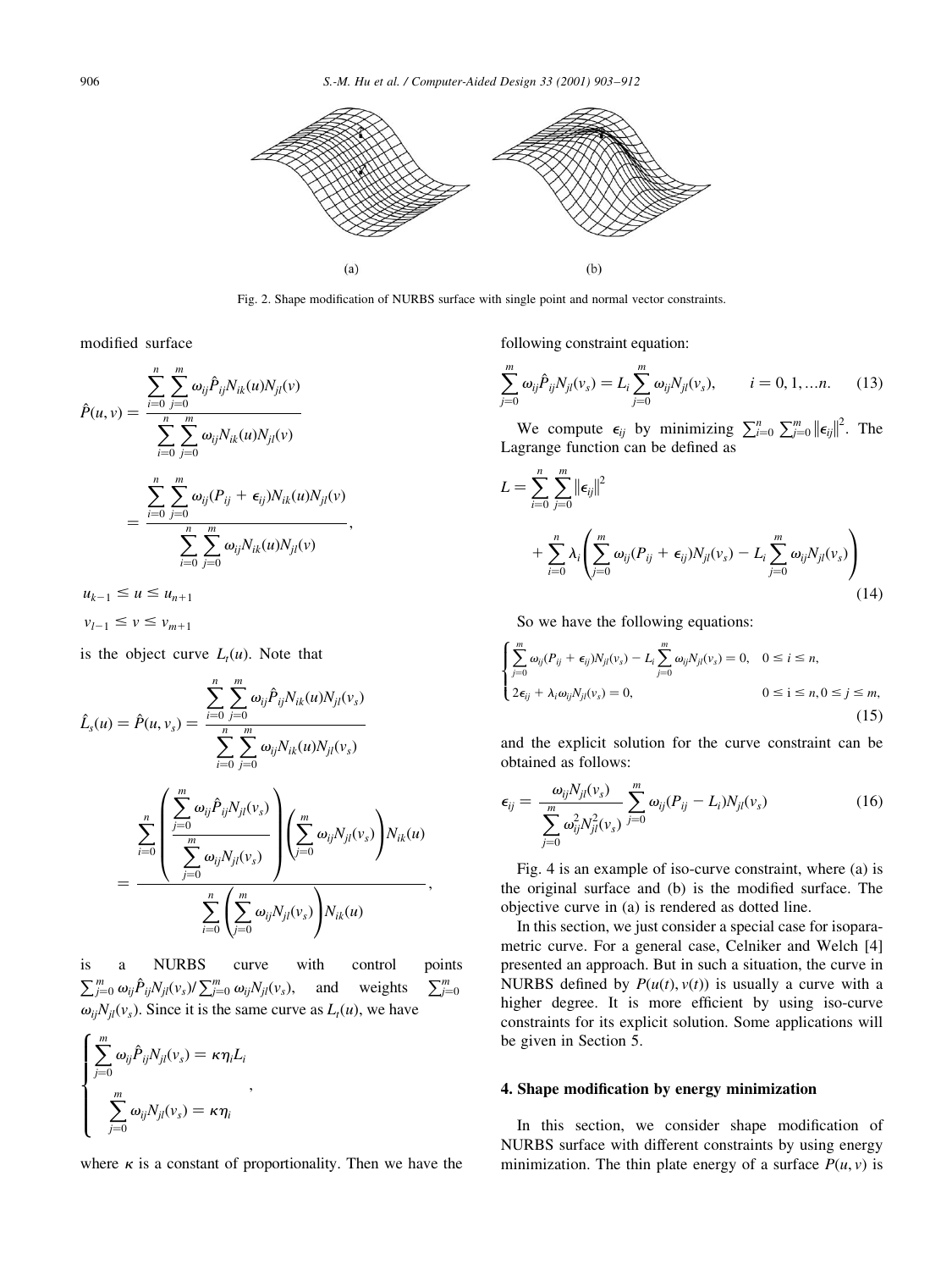

Fig. 3. Shape modification of NURBS surface with multi-point constraints.



Fig. 4. Shape modification of NURBS surface with iso-curve constraint.

usually defined as

$$
E(P) = \int \int (P_{uu}^2 + 2P_{uv}^2 + P_{vv}^2) \, \mathrm{d}u \, \mathrm{d}v,\tag{17}
$$

The energy of a parametric surface implies its global properties in certain sense, so that it is often used in surface fitting and fairing for smooth and natural shape [5,18,19]. Here we would like to change control points of NURBS surfaces, such that the thin plate energy of error surface is minimized. The examples through highlight line visualization in the next section show that this approach can produce better modified surfaces.

Suppose control points  $P_{ij}$ ,  $0 \le i \le n, 0 \le j \le m$  are to be changed. We choose perturbation  $\epsilon_{ii} = [\epsilon_{ii}^x, \epsilon_{ii}^y, \epsilon_{ii}^z]$ ,  $0 \le$  $i \leq n, 0 \leq j \leq m$  for those control points, such that the modified surface  $\hat{P}(u, v)$  satisfies some geometric constraints.

We would like to determine  $\epsilon_{ij}$  by constrained optimization method, such that

$$
E(\hat{P} - P)
$$
  
=  $\int \int ((\hat{P}_{uu} - P_{uu})^2 + 2(\hat{P}_{uv} - P_{uv})^2 + (\hat{P}_{vv} - P_{vv})^2) du dv$   
= Min. (18)

Note that

$$
\int \int (\hat{P}_{uu} - P_{uu})^2 du dv = \int \int (\sum_{i,j=0}^{n,m} \epsilon_{ij} R_{ij}^{uu}(u, v))^2 du dv, (19)
$$
  
where  $R_{ij}^{uu}(u, v) = (\partial^2/\partial u^2)(R_{ij}(u, v))$ . Define  

$$
L_{ijgh} = \int \int R_{ij}^{uu}(u, v) \cdot R_{gh}^{uu}(u, v) du dv,
$$
  

$$
M_{ijgh} = \int \int R_{ij}^{uv}(u, v) \cdot R_{gh}^{uv}(u, v) du dv,
$$
  

$$
N_{ijgh} = \int \int R_{ij}^{vv}(u, v) \cdot R_{gh}^{uu}(u, v) du dv,
$$
  
From Eq. (19), we have

$$
\int \int (\hat{P}_{uu} - P_{uu})^2 \, \mathrm{d}u \, \mathrm{d}v = \sum_{ij=0}^{n,m} \sum_{gh=0}^{n,m} (\epsilon_{ij}, \epsilon_{gh}) \cdot L_{ijgh}
$$

Similarly, we have

$$
\int \int (\hat{P}_{uv} - P_{uv})^2 \, \mathrm{d}u \, \mathrm{d}v = \sum_{ij=0}^{n,m} \sum_{gh=0}^{n,m} (\epsilon_{ij}, \epsilon_{gh}) \cdot M_{ijgh}
$$
\n
$$
\int \int (\hat{P}_{vv} - P_{vv})^2 \, \mathrm{d}u \, \mathrm{d}v = \sum_{ij=0}^{n,m} \sum_{gh=0}^{n,m} (\epsilon_{ij}, \epsilon_{gh}) \cdot N_{ijgh}
$$

So the Lagrange function for point and normal vector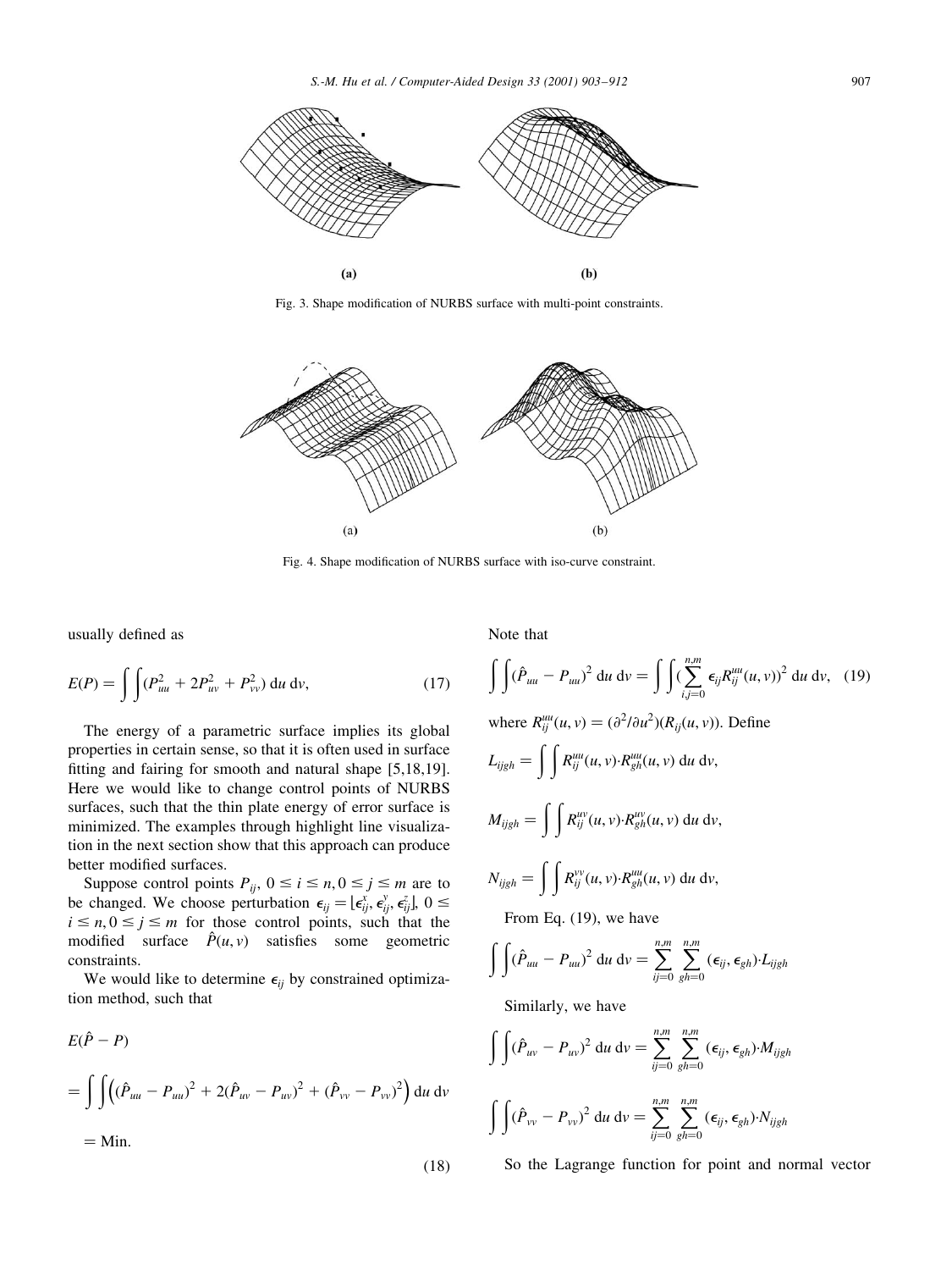

Fig. 5. Shape modification by energy minimization.

constraints (see Eqs.  $(4)$  and  $(5)$ ) can be defined as

$$
L = \sum_{i,j=0}^{n,m} \sum_{g,h=0}^{n,m} (\epsilon_{ij}, \epsilon_{gh}) \cdot (L_{ijgh} + 2M_{ijgh} + N_{ijgh})
$$
  
+ 
$$
\sum_{l=0}^{r} \lambda_l \left( T_l - S_l - \sum_{i=i_1}^{i_2} \sum_{j=j_1}^{j_2} \epsilon_{ij} R_{ij}(u_l, v_l) \right)
$$
  
+ 
$$
\sum_{l=0}^{r} \delta_l \left( \left( \frac{\partial}{\partial u} P(u_l, v_l) + \sum_{i=i_1}^{i_2} \sum_{j=j_1}^{j_2} \epsilon_{ij} R_{ij}^{u}(u_l, v_l) \right) \cdot N_l \right)
$$
  
+ 
$$
\sum_{l=0}^{r} \gamma_l \left( \left( \frac{\partial}{\partial v} P(u_l, v_l) + \sum_{i=i_1}^{i_2} \sum_{j=j_1}^{j_2} \epsilon_{ij} R_{ij}^{v}(u_l, v_l) \right) \cdot N_l \right)
$$
(20)

and for isoparametric curve constraints (see Eq.  $(13)$ ), we have

$$
L = \sum_{i,j=0}^{n,m} \sum_{g,h=0}^{n,m} (\epsilon_{ij}, \epsilon_{gh}) \cdot (L_{i,jgh} + 2M_{i,jgh} + N_{i,jgh})
$$
  
+ 
$$
\sum_{i=0}^{n} \lambda_i \left( \sum_{j=0}^{m} \omega_{ij} (P_{ij} + \epsilon_{ij}) N_{jl} (v_s) - L_i \sum_{j=0}^{m} \omega_{ij} N_{jl} (v_s) \right)
$$
(21)

where  $\lambda = [\lambda_1, \lambda_2, \lambda_3]^T$  is the Langrange multiplier and  $(\cdot, \cdot)$  is the inter product of vectors. Similarly, Eqs. (20) and (21) yield equation systems by which the energy minimization solution can be obtained.

The following are examples for shape modification by energy minimization. Fig.  $5(a)$  is an example of single point constraint, Fig. 5(b) is an example of single point and normal vector constraint, Fig.  $5(c)$  is an example of multi-point constraints, and Fig. 5(d) is for curve constraint. The original surface has been shown in Fig.  $1(a)$ , Fig.  $2(a)$ , Fig.  $3(a)$  and Fig.  $4(a)$ , respectively.

### 5. Comparison results and practical examples

### 5.1. Comparison by highlight line visualization

In the design of free-form surfaces, highlight lines have proved to be an effective tool in assessing the quality of a surface. The highlight line visualization is sensitive to the change of normal directions and is suitable for interactive evaluation of the smoothness of a surface  $[2,21]$ . In this section, we give several examples of shape modification by the methods presented in this paper, and compare the effects of these methods by highlight line visualization.

*Example 1.* Shape modification of NURBS with single point constraint. The original shape of the NURBS surface is shown in Fig. 1(a). Fig.  $6(a)$ –(d) demonstrate the results by highlight line visualization of the original surface and modified surfaces by Piegl's method, the method of minimizing the changes of control net and energy minimization method, respectively.

*Example 2.* Shape modification of NURBS with signle point and vector constraints. The original shape of the NURBS surface is shown in Fig. 2(a). Fig.  $7(a)$ –(c) demonstrate the results by highlight line visualization of the original surface and modified surfaces by the method of minimizing the changes of control net and energy minimization method, respectively.

Example 3. Shape modification of NURBS with multipoint constraints. The original shape of NURBS surface is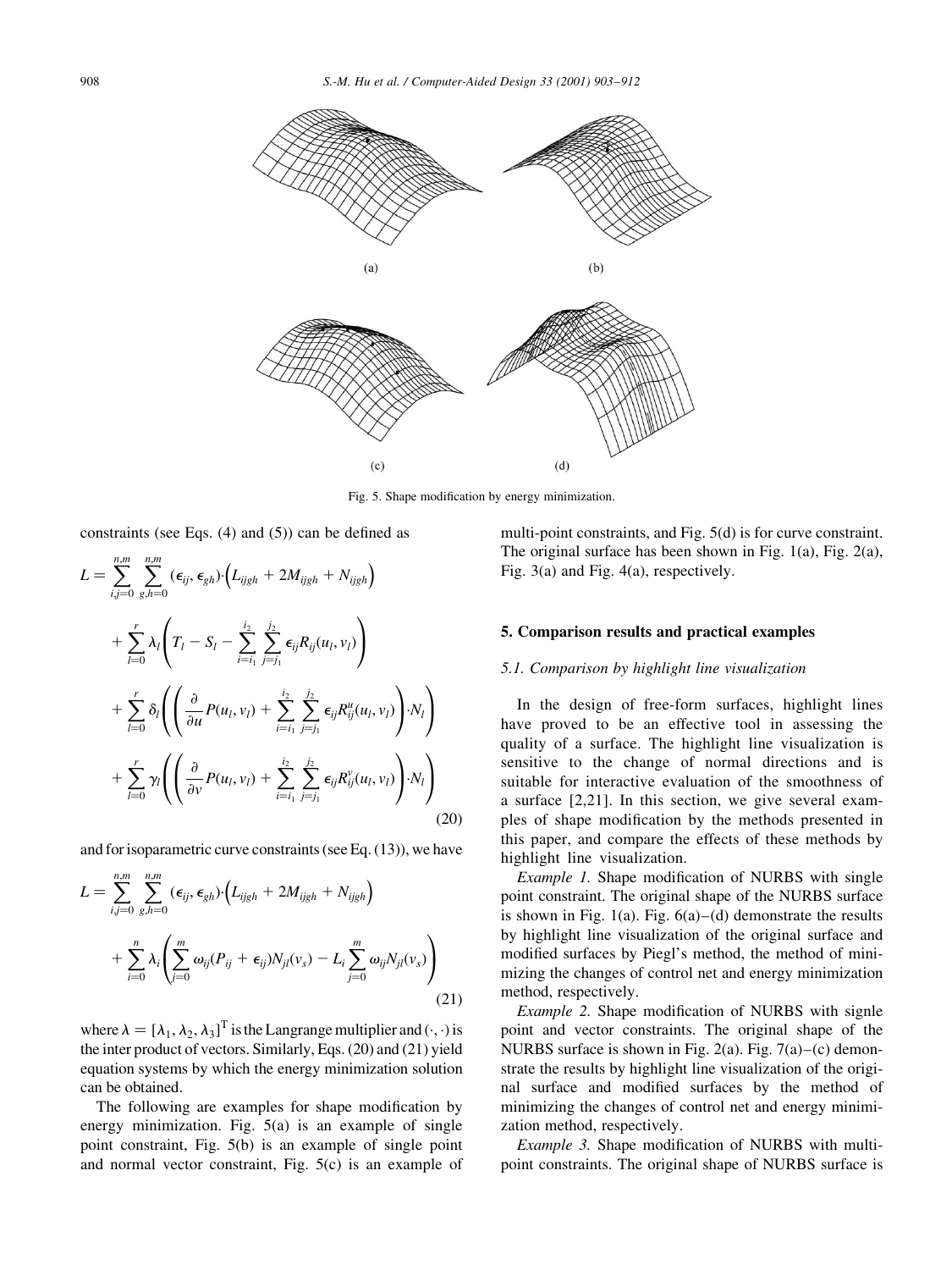

Fig. 6. Highlight line visualization for single point constraint.



Fig. 7. Highlight line visualization for point and normal vector constraint.

shown in Fig. 3(a). Fig. 8(a)–(c) demonstrate the results by highlight line visualization of the original surface and modified surfaces by the method of minimizing the changes of control net and energy minimization method, respectively.

*Example 4.* Shape modification of NURBS with a curve constraint. The original shape of NURBS surface is shown in Fig. 4(a). Fig. 9(a)–(c) demonstrate the results by highlight line visualization of the original surface and modified surfaces by the method of minimizing the changes of control net and energy minimization method, respectively.

From these figures by highlight line visualization, it can be seen that the modified shape by energy minimization is better than those by minimizing changes of control net. The latter method can even result in changes in the topological structures as can be seen in some figures using the highlight line visualization.

To further compare the differences between those methods quantitatively, we compute the values of the thin plate energy corresponding to different methods. The results are given in Table 1.

Although shape modification of NURBS by energy minimization gives the most natural results, the method by minimizing changes of control net of the surface can lead to explicit formulae to compute new control points in many cases, and thus achieve real time shape modification. Therefore, where efficiency of computation is of prime importance, the method by minimizing changes of control net of the surface is a more advisable choice.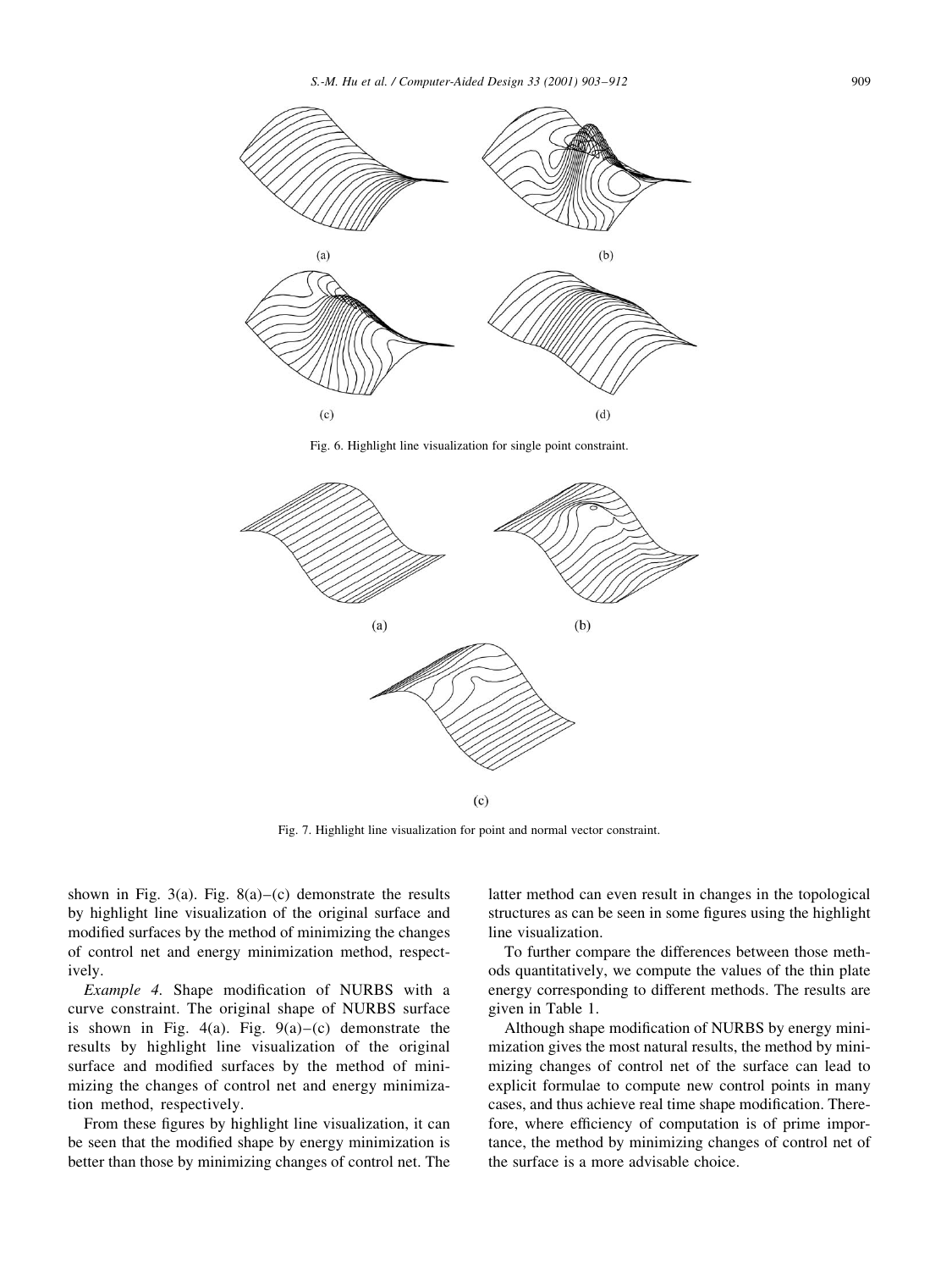

Fig. 8. Highlight line visualization for multi-point constraint.



Fig. 9. Highlight line model for curve constraint.

### 5.2. Practicle example

The following are two practical examples by the method discussed in the paper. For two designed surfaces, we modify the shape by applying iso-curve constraint. Figs. 10 and 11 show original surfaces and modified surfaces by Phong shading.

The above examples show that the proposed methods are efficient for shape modification of NURBS surfaces, and are useful in CAD and Computer Graphics.

Table 1

# 6. Remarks

The method presented in the paper can also be used in shape modification of NURBS curves. Similarly, we can modify the shape of a NURBS curves with constraints such as single point, tangent vector and muti-point constraints. A NURBS curve with control points  $P_i$  and corresponding weights  $W_i$  can be defined as  $P(t) = \sum_{i=0}^{n} W_i P_i N_{i,k}(t) / \sum_{i=0}^{n} W_i N_{i,k}(t)$ ,  $t_{k-1} \le t \le t_{n+1}$ ,<br>where  $N_{i,k}(t)$  are k order B-spline base function

| $E(\hat{P} - P)$    | Example 1  | Example 2  | Example 3  | Example 4  |
|---------------------|------------|------------|------------|------------|
| Piegl               | 739.732921 |            |            |            |
| Control net         | 179.501208 | 245.514851 | 394.983501 | 534.123255 |
| Energy minimization | 45.309481  | 103.160373 | 200.152197 | 365.958748 |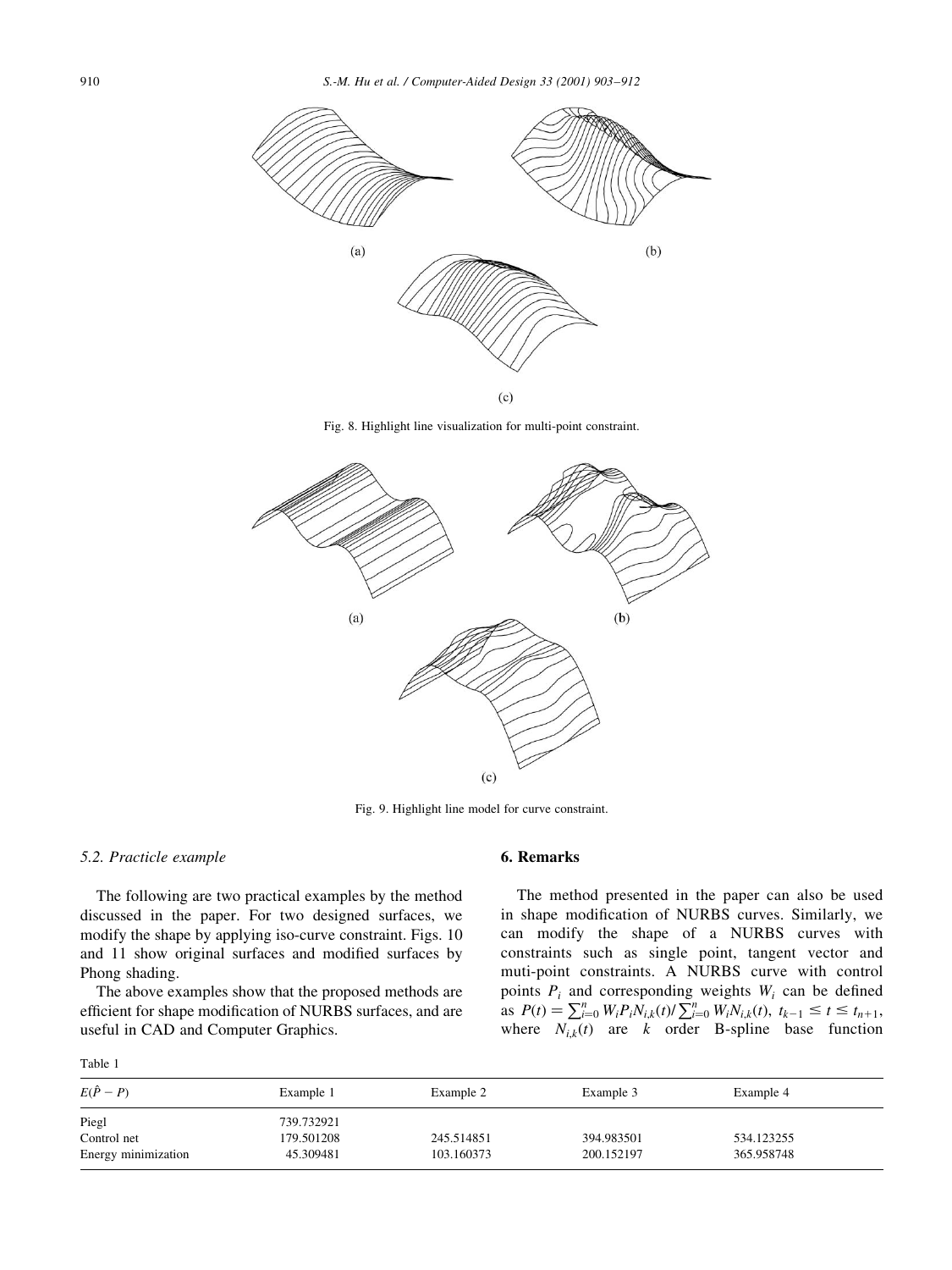

Fig. 10. Shape of the front lid of a car.



Fig. 11. Shape of top surface of a mouse.

depending on knot vector  $\{t_0, t_1, ..., t_k, ..., t_{n+1}, t_{n+k}\}.$ Similar as Eq. (10), for single point constraint, we can also have the following explicit solution

$$
\epsilon_i = \frac{R_{i,k}(t_s)}{\sum_{j=j_1}^{j_2} R_{j,k}^2(t_s)} (T - S), \qquad j_1 \le j \le j_2
$$

where  $R_{i,k}(t) = W_i N_{i,k}(t) / \sum_{i=0}^n W_i N_{i,k}(t)$ . If only one control point is modified, from above equation, we have

$$
\epsilon = \frac{T - S}{R_{i,k}(t_s)}
$$

This is just the equation  $(28)$  in Piegl's paper [12]. For other geometric constraints, we can derive solutions by similar methods discussed in Sections 3 and 4. Unlike NURBS surfaces, we should use strain energy instead of thin plate energy, and use curvature profiles to illustrate modification effects of curves instead of highlight line visualization.

## Acknowledgements

This work received support from the Natural Science Foundation of China (Project No. 69902004) and Research Grants Council of Hong Kong (Project No. City U1049/ 00E). We especially thank the reviewers for their helpful comments.

### **References**

- [1] Au CK, Yuen MMF. Unified approach to NURBS curve shape modification. Computer Aided Design 1995;27:85-93.
- [2] Bier KP, Chen Y. The highlight-line algorithm for real-time surfacequality assessment. Computer Aided Design 1994;26:268-78.
- [3] Celniker G, Dave G. Deformable curve surface finite-elements for free-form shape design. Computer Graphics 1991;25:257-66.
- [4] Celniker C, Welch W. Linear constrains for deformable B-spline surfaces, Proceedings of the Symposium on Interactive 3D Graphics, vol. 25(2), 1992. p. 165-70, Computer Graphs, Boston.
- [5] Fang, Lian, Gossard DC. Fitting 3D curves to unorganised data points using deformable curves, CG International '92, Tokyo, Japan, June, 1992.
- [6] Farin G. NURBS curves and surfaces from projective geometry to practice use. Wellesley, MA: Peters, 1995.
- [7] Fowler B, Bartels R. Constrained-based curve manipulation. IEEE Computer Graphics and Application 1993;13-5:43-49.
- [8] Guillet S, Léon JC. Parametrically deformed free-form surfaces as part of a variational model. Computer Aided Design 1998;30:621-30.
- [9] Ishida J. The general B-spline interpolation method and its application to the modification of curves and surfaces. Computer Aided Design 1997:29:779-90.
- [10] Juhász I. Weight-based modification of NURBS curves. Computer Aided Geometric Design 1999;16:377-83.
- [11] Kimura M, Saito T, Shinya M. Surface deformation with differential geometric structures. Computer Aided Geometric Design 1996;13:243-56.
- [12] Piegl L. Modifying the shape of rational B-spline. Part 1: Curves. Computer Aided Design 1989;21:509-18.
- [13] Piegl L. Modifying the shape of rational B-spline. Part 2: Surfaces. Computer Aided Design 1989;21:538-46.
- [14] Piegl L, Tiller W. The NURBS book. Berlin: Springer, 1995.
- [15] Sánchez-Reyes J. A simple technique for NURBS shape modification. IEEE Computer Graphics and Applications 1997:17-1:52-59.
- [16] Singh K, Fiume E. Wires: a geometric deformation technique. Computer Graphics 1998;32(4):405-14.
- [17] Terzopoulos D, Qin H, Dynamic NURBS. with geometric constrains for interactive sculpting. ACM Transactions on Graphics  $1994.13.103 - 36$
- [18] Volin O, Bercovier M, Matskewich T. A comparison of invariant energies for free-form surface construction. The Visual Computer 1999;15:199-210.
- [19] Wang X, Cheng F, Barsky B. Energy and B-spline interproximation. Computer Aided Design 1997;29-7:485-96.
- [20] Welch W, Watkin A. Variational surface modeling. Computer Graphics 1992;26(2):157-66.
- [21] Zhang CM, Cheng F. Removing local irregularities of NURBS surfaces by modifying highlight lines. Computer Aided Design 1998:30-12:923-30.
- [22] Zheng JM, Chan KW, Gibson I. A new approach for direct manipulation of free-form curve. Computer Graphics Forum 1998;17-3:328-34.